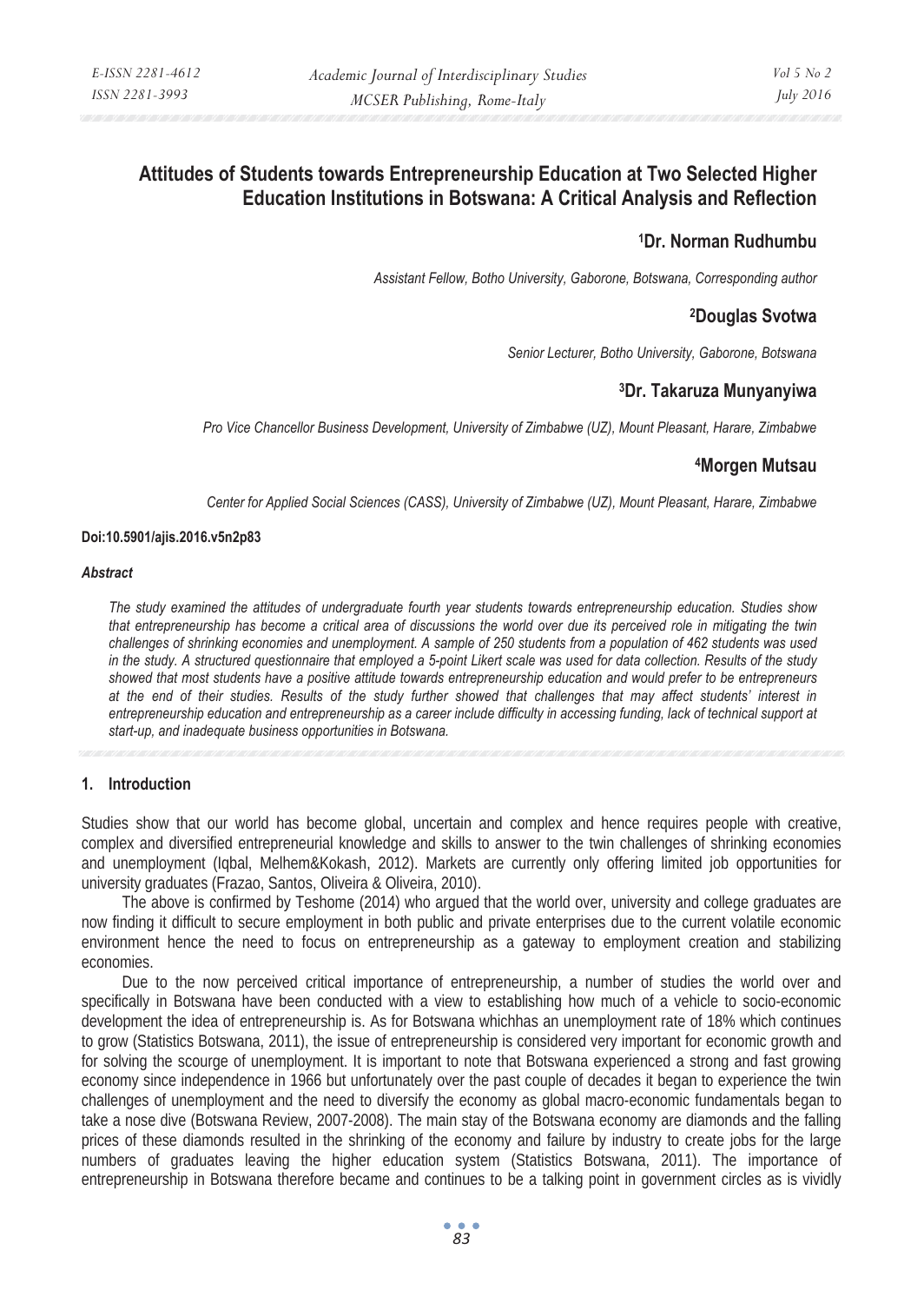| E-ISSN 2281-4612 | Academic Journal of Interdisciplinary Studies | Vol 5 No 2       |
|------------------|-----------------------------------------------|------------------|
| ISSN 2281-3993   | MCSER Publishing, Rome-Italy                  | <i>July 2016</i> |
|                  |                                               |                  |

articulated in the National Development Plan 9 of 2003 in the Botswana Vision 2016. The Vision 2016 is a thirty-year programme of action which was promulgated in 1996 to promote entrepreneurship as one of its mandates (Botswana Vision 2016; Cloete, Bailey, Pillay, Bunting &Maassen, 2011).

While it is accepted that entrepreneurship in Botswana is still work in progress (Mapfira& Setibi, 2014), the government of Botswana and its partners, in their attempts to ensure the success of entrepreneurship, introduced a number of initiatives. On the part of government the major initiatives it introduced to support the development of entrepreneurship culture in the country included the creation of two main parastatals namely the Citizen Entrepreneurial Development Agency (CEDA) and the Local Enterprise Authority (LEA) to spear head the entrepreneurship crusade (Mapfaira & Setibi, 2014). These two bodies provided funding and technical expertise to prospective entrepreneurs (Republic of Botswana, 2003).

As of now there are ten institutions and organisations from government and private players that support entrepreneurship in Botswana through funding, training and other technical expertise namely CEDA, LEA, Youth Development Fund, Young farmers' Fund, Kgalagadi Brewery Limited-KICKSTART, NCONGO-Youth in Botswana, Embasy of the USA, Debswana-PEO, Banks, and Botswana Innovation Hub (Botswana youth Magazine, 2015).

As part of contributions to support government efforts to stimulate entrepreneurship in order to alleviate the twin challenges of unemployment and the need to diversify the economy, public and private higher education institutions have also introduced entrepreneurship programmes (Mafela, 2009).

As a result of the perceived importance of entrepreneurship across the divide in Botswana, a number of researchers have undertaken studies in the area. Unfortunately all the studies conducted in Botswana with regards to the perceptionsor attitudes of students towards entrepreneurship and entrepreneurship education were conducted in public higher education institutions and none in private higher education institutions. This study is therefore meant to fill that research gap.

#### **2. Objectives of the Study**

- To investigatethe attitude of students towards entrepreneurship education.
- To examine how demographic characteristics of students influence students attitude towards entrepreneurship education.
- To investigate whether students view entrepreneurship as a future career.
- To identify factors that influence entrepreneurship intentions of students.

## **3. Hypotheses**

- There is a significant relationship between gender of students and attitude towards entrepreneurship education.
- There is a significant relationship between area of specialisation of studentsand attitude towards entrepreneurship education.
- There is a significant relationship between age of students and attitude towards entrepreneurship education.
- There is a significant relationship between students' participation in entrepreneurship education and their view of entrepreneurship as a future career.

#### **4. Literature Review**

The importance of entrepreneurship in alleviating economic and social challenges facing society is now a theme of heightened discussion the world over (Lekoko, 2011). The above is echoed by Ramalan and Ngah (2012) who averred that entrepreneurship is a critical agent for economic growth.Literature further attests to the fact that in many countries especially emerging economies, graduate unemployment has become an albatross around the neck of society in general and school leavers in particular (Opoku-Antwi, Amofah, Nyamaah-Koffuor&Yakubu (2012), hence the current clamour for entrepreneurship and entrepreneurship education in higher education institutions. The issue of entrepreneurship as a vehicle to self-employment is further emphasised by Lokoko, Rankhumise and Ras (2012) who argued that the move towards self-employment the world over is and will continue to become an increasingly important element of economic growth and development.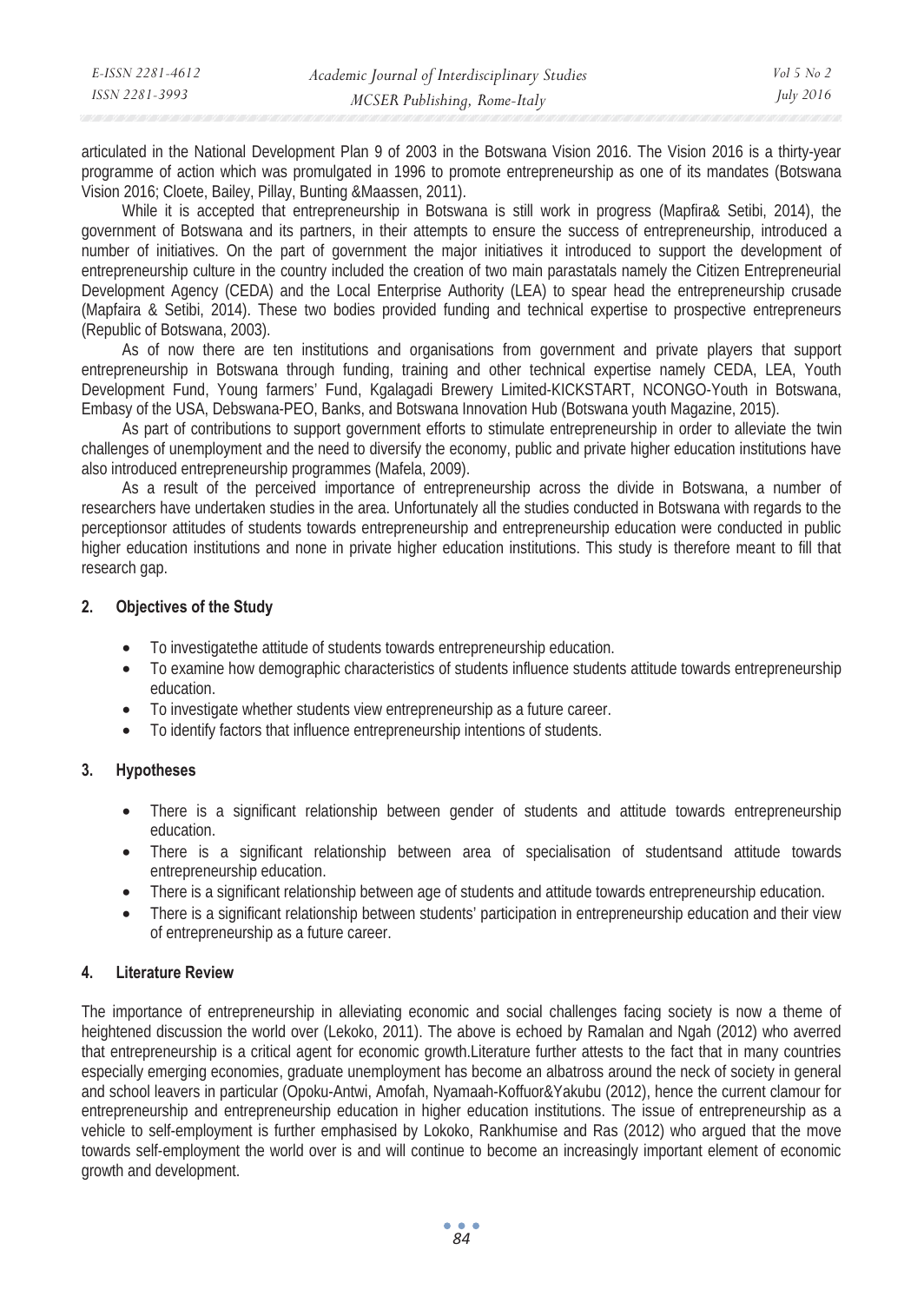Entrepreneurship is further viewed as an important driver for economic growth, productivity and social development and hence is perhaps one of the main issues in current public policy debate (Denanyoh, 2015). Demonstrating the importance of entrepreneurship in boosting economic growth, the Global Entrepreneurship Monitor (GEM) (2006) indicated that as much as one-third of the differences in economic growth among nations may be attributed to differences in entrepreneurship activity.

Fostering an entrepreneurial culture among the university graduates has therefore become an issue of great priority (Gerba, 2012) such that developing an opportunity-oriented mindset in university students is now considered very critical. The above is so because entrepreneurship is now viewed as a cog in the socio-economic performance of countries due to its potential and capacity to create employment opportunities (Mustapha &Selvaraju, 2015).

In the context of Botswana, as mentioned above, studies show that the rate of unemployment was at 18% as of 2011 and has been rising ever since, with the majority of the unemployed being youths (Statistics Botswana, 2011). This result according to Lekoko (2011) paused a challenge for higher education institutions in Botswana to come up with programmes such as entrepreneurship education to help youths gain knowledge and skills to create their own jobs and be self-employed. The above point by Lekoko dovetails with views of Emanuel, Dazala and Daniel (2012) who argued that for far too long, higher education institutions have been concentrating on producing graduates for whom there is no market rather than concentrate on programmes such as entrepreneurship that help in job creation. Eugene, Adline and Agwubuike (2013) also opined that higher education institutions needed to be criticized for producing job-seeking rather than job-creating, self-reliant graduates.

## *4.1 The concept of entrepreneurship*

Entrepreneurship is viewed as a multi-dimensional construct that is defined variously by different people hence there is no unified definition. According to Mokaya, Namusongeand Sikalieh (2012), entrepreneurship is the individual motivation and willingness to take risk, create and sustain a growth-oriented and profit-making enterprise. Entrepreneurship is also viewed as a cultural and economic phenomenon (Gzozdanic, et al., 2008), a process of fundamental transformation from an innovative idea to an enterprise, from an enterprise to creation of value (The Kauffman Panel Report, 2007). According to Teshome (2014) and also Odunaike and Amoda (2013), entrepreneurship is the art of setting up and running an enterprise in a profitable and sustainable manner. The above definitions therefore imply that an entrepreneur is somebody who is innovative, daring and who is able to identify opportunities where others see risks. As also given by Mazura and Norasmah (2011) the above definitions also mean that entrepreneurship is a long term strategy for reducing unemployment and boosting economic development through the exploitation of business opportunities available.

#### *4.2 The concept of entrepreneurship education*

The history of entrepreneurship education dates back to the 1930s in Japan through the works of a Japanese professor though most of modern day entrepreneurship sources and programmes were pioneered and introduced in schools by American universities (Keat et al, 2011). The aim of theseprogrammeswas to produce graduates who were able not only to identify opportunities but to turn those opportunities into businessesBilic, Prka&Vidovic, 2011). Entrepreneurship education is viewed as a means of developing entrepreneurial skills in people, which skills manifest through creative strategies, innovative tactics, uncanny identification of trends and opportunities in the market, and courageous leadership (Gerba, 2012). Fayolle and Klandt (2006) on the other hand view entrepreneurship education as a three-dimensional construct, that is, as a matter of culture or state of mind, as a matter of behaviour, and as a matter of creating specific situations.

Entrepreneurship education as a matter of culture or state of mind encompasses those aspects of entrepreneurship education that focus on values, beliefs and attitudes as these play a critical role in shaping one's attitude towards entrepreneurship, entrepreneurship intentions or inclination. Entrepreneurship education as a matter of behaviour relates to specific skills such as identifying and seizing opportunities, making informed decisions and developing social skills to be able to communicate well with stakeholders. Entrepreneurship education as a matter of creating specific situations relates to influence of entrepreneurship in the creation of new ideas, new firms and enterprises (Fayolle&Klandt, 2006).

The above multi-dimensional conception of entrepreneurship education is also highlighted by Mapfaira and Setibi (2014) who argued that meaningful entrepreneurship education is an attempt at fostering entrepreneurial awareness as a career option through the enhancement of the understanding in students of the process of initiating and managing a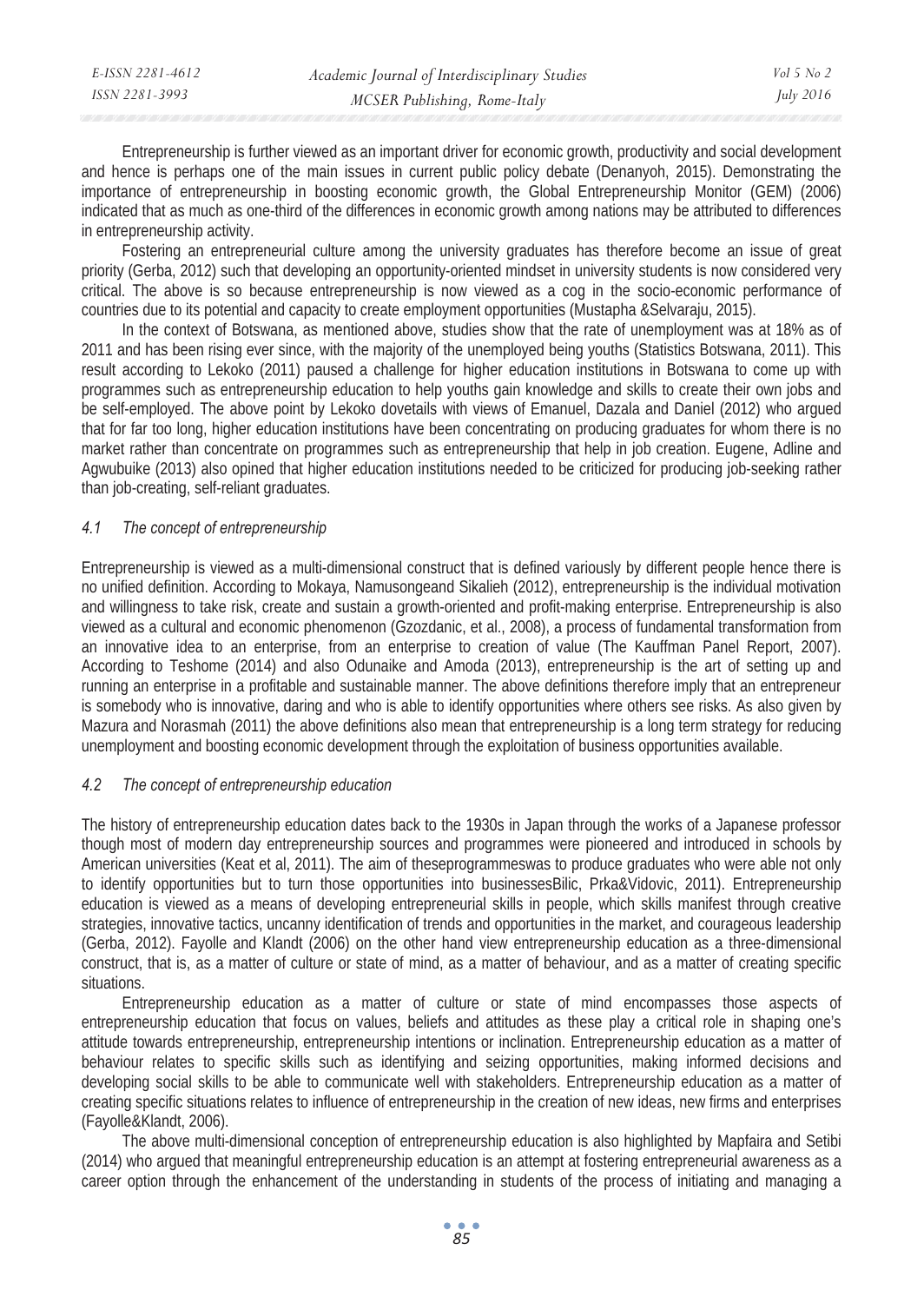| E-ISSN 2281-4612 | Academic Journal of Interdisciplinary Studies | Vol 5 No 2       |
|------------------|-----------------------------------------------|------------------|
| ISSN 2281-3993   | MCSER Publishing, Rome-Italy                  | <i>July 2016</i> |
|                  |                                               |                  |

business. This process should therefore cover the following: i) education *about* entrepreneurship (entrepreneurship awareness), ii) education *for* enterprise (preparation of aspiring entrepreneurs for business creation, iii) education *in* enterprise (training for the growth and development of established enterprises), and iv) provision of business skills that are needed to successfully start and manage a new business (Mapfaira & Setibi, 2014). Shaver and Scott (1992) in McStay (2008) also echo the same sentiments about entrepreneurship education when they averred that entrepreneurship education should move and has moved from the study of business plans and personality traits to the exploration of entrepreneurial behaviour, motivation and cognition to get people off their feet and confidently start a business.

The above conceptualisation of entrepreneurship education implies that such education should not just be about writing business plans (learning about entrepreneurship) but should be about developing an entrepreneurship mindset and also developing an enterprise behaviour (learning for entrepreneurship) (Honig, 2004). If people are to be interested in entrepreneurship and entrepreneurship education, the main focus of entrepreneurship education should therefore be the development of skills of how to start and run a business not knowledge how to plan for it. Entrepreneurship education should be a form of empowerment that not only develop but also support entrepreneurial activities, behaviours and mindsets (Ekpoh&Edet, 2011). In the end and according to the Global Entrepreneurship Monitor (GEM) (2010), entrepreneurship education should eventually be viewed as an intervention to create jobs, to drive and shape innovativeness and to stimulate economic growth.

#### *4.3 Components of entrepreneurship attitudes*

Entrepreneurship education is viewed as a form of training in entrepreneurial knowledge, behaviour, attitudes and skills (Pulka et al, 2014). As a result, students' attitudes towards entrepreneurship and entrepreneurship education can be measured in terms of three components of entrepreneurship attitudes namely cognitive, affective and behavioural attitude components (Pulka et al, 2014). The cognitive component relates to beliefs, thoughts and knowledge students have about entrepreneurship and entrepreneurship education that shape their attitudes and behaviours (Amdam, 2011). The affective component relates to feelings and emotions about entrepreneurship and entrepreneurship education, that is, how a person sees the desirability or relevance of something and hence whether eventually they either like it or not (Kulpa et al, 2014). The behavioural component relates to actions, overt responses and willingness to respond to or accept something (Mani, 2008).

#### *4.4 Previous studies on entrepreneurship and entrepreneurship education*

A study by Souitaris, Zerbinati and Andreas (2007) found that entrepreneurship education stimulates students' subjective norms and intentions towards entrepreneurship by providing them with knowledge, skills and a sense of belief that inspire them to choose entrepreneurship as a career. In another study by Basu and Virik (2008), it was found that entrepreneurship education improves attitudes of students towards entrepreneurship. These results were also confirmed in another study by Ediagbonya (2013) whose results showed that by developing skills, knowledge and motivation in university students for them to successfully engage in entrepreneurship activities, entrepreneurship education positively impacts on the attitudes of students towards entrepreneurship.

In a study by the Kauffman Foundation (2000), it was found that entrepreneurship education increased the probability of start-ups, self-employment and also that it enhances the likelihood of economic reward and self-satisfaction of the entrepreneur. A study by Iqbal et al (2012) also showed that after they had participated in entrepreneurship education, most students believed that: i) if they start their own business, they would have a high probability of success, ii) they were better prepared to start their own businesses, and iii) the entrepreneurship education programme had given them enough knowledge and skills to successfully start their own businesses.

In yet another study by Zain, Akram and Ghani (2010) it was found that more than 50% of students had an intention to become entrepreneurs after going through the entrepreneurship programme while Mapfaira and Setibi (2014) indicated in their study that the number was as high as 73%. This is also confirmed by a study by Kabui and Maalu (2012) which found that most students who had gone through the entrepreneurship course had a positive perception of entrepreneurship as a future career though the same results also showed that factors that included fear of failure, and lack of sufficient capital were some of the major barriers to the students' intentions to start their own businesses.

In different studies on the influence of biographic characteristics, personal attributesof students, successful entrepreneurs, and supportive environment on the entrepreneurship intentions of students, a number of results were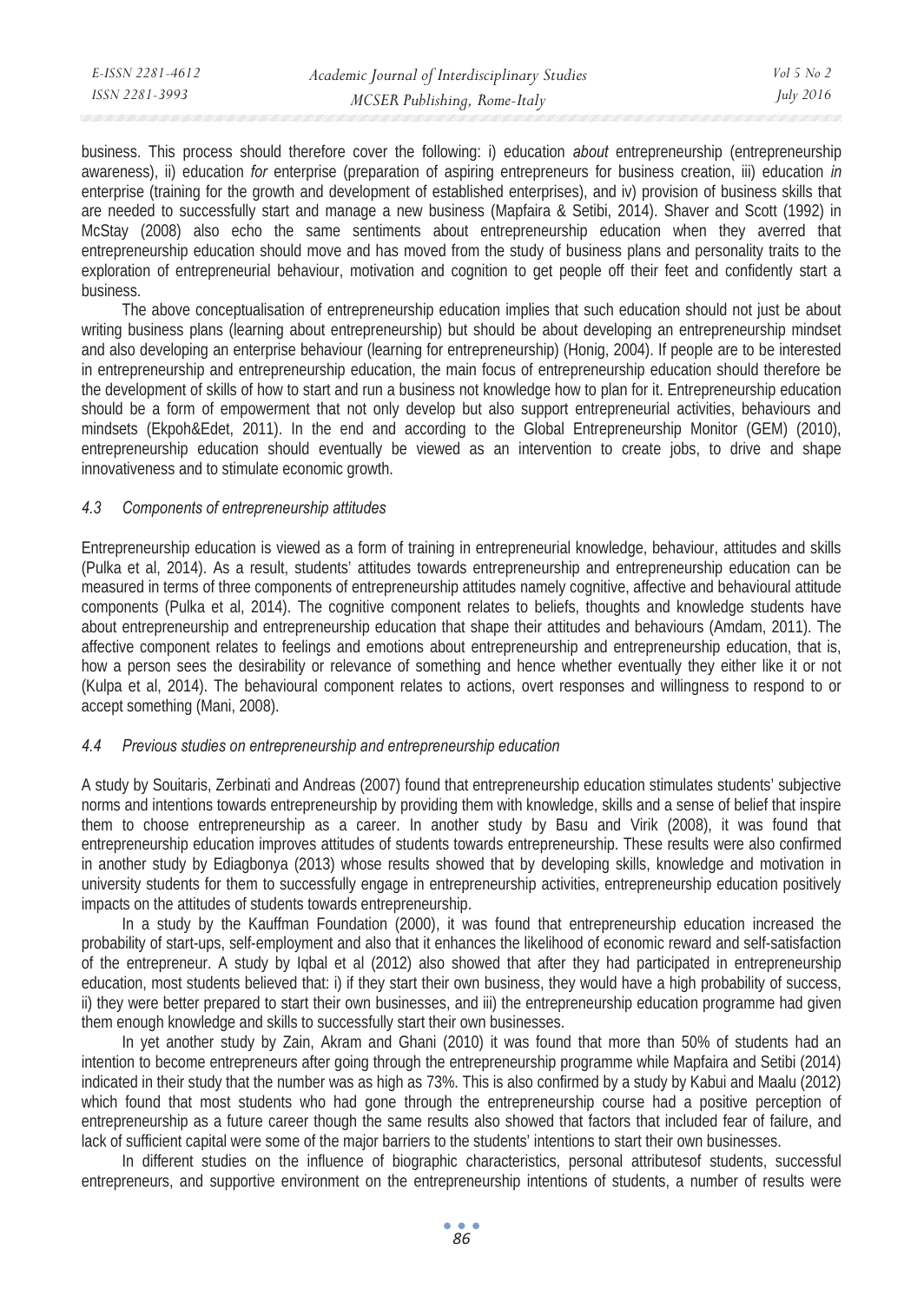| E-ISSN 2281-4612 | Academic Journal of Interdisciplinary Studies | $Vol_5$ No. 2    |
|------------------|-----------------------------------------------|------------------|
| ISSN 2281-3993   | MCSER Publishing, Rome-Italy                  | <i>July 2016</i> |

found. A study by Ismael, Abdullah and Othman (2010) on the influence of gender on the inclination of students towards entrepreneurship found that there was a significant difference in their attitudes towards entrepreneurship between male and female students. However, another study by Pour, Nooriaee and Heydari (2013) found that age, gender and area of specialisation have no significant influence on the entrepreneurship inclination of a student.

In a study by Kirby (2004) on whether personal attributes of students had an effect on their attitudes towards entrepreneurship, results showed that more independent and outgoing students had a higher inclination than their counterparts. Use of successful entrepreneurs as guest speakers was also found by Bergh, Thorgren&Wincent (2011) to have a positive effect on students' attitudes towards entrepreneurship. A supportive university environment was also found to have a positive impact on the entrepreneurship inclination of students (Sriram, Mersha and Herron, 2007).

Studies on entrepreneurship and entrepreneurship education also identify challenges which students say have potential to affect their entrepreneurship intentions.A study by Mapfaira and Setibi (2014) found that students identified lack of technical support, difficulty in accessing finance as well as general poor attitude of people towards entrepreneurship were some of the hindrances to the entrepreneurship intentions.

#### **5. Methodology**

## *5.1 Research design*

This study employed a descriptive research design that uses a survey strategy for data collection. A descriptive research is all about describing people who take part in the study so as to provide information about the naturally occurring status, behavior, attitudes or other characteristics of a particular group (Kowalczyk, 2015). The major reason why a descriptive survey was selected for this study was to enable the researchers to capture views from a large cross section of the population of respondents thus ensuring that a variety of ideas whether conflicting or agreeing on the attitudes of students towards entrepreneurship education, are included in the study.

## *5.2 Population and sampling*

The population of the study consisted of462 undergraduate students who went through the entrepreneurship programme at the two selected private universities in Botswana. These students were fourth year undergraduate students as entrepreneurship in these institutions is only done by students at that level. Private higher education institutions in Botswana are defined as only those institutions offering academic qualifications up to degree level (Tertiary Education Council (TEC), 2005).

Convenience sampling was used to select the two universities based on the fact that they had been offering the programme for a longer period when compared to other institutions. Stratified random sampling was also used to select a sample of 250 students. Stratified random sampling refers to a method of sampling that involves the division of a population into smaller groups known as strata (Creswell, 2005). In stratified random sampling, the strata are formed based on members' shared attributes or characteristics (Creswell & Plano Clark, 2011). A random sample from each stratum (institution)was taken in a manner proportional to the stratum's size when compared to the population andthese subsets of the strata (institutions)were then pooled to form a random sample.

## *5.3 Instrumentation*

A structured questionnaire was used for data collection. A structured questionnaire is defined as a research instrument based predominantly on closed questions which produce data that can be analyzed quantitatively for patterns and trends (Creswell, 2012). The questionnaire employed a 5-point Likert scale from strongly agree (SA), Agree (A), Neutral (N), Disagree (DA) to strongly disagree (SDA) with each of the points assigned a value as follows:  $SA = 5$ ,  $A = 4$ ,  $N = 3$ ,  $DA = 2$ ,  $SDA=1$ 

Before being administered, the questionnaire was subjected to reliability and validity testing. Using the Cronbach Alpha test, the questionnaire was tested for internal consistency reliability. The awas calculated and was found to be equal to .074 hence the questionnaire was considered reliable enough for the study. With regards to validity, the questionnaire was subjected to expert opinion for content validity and recommendations from the experts were factored into the final questionnaire. Of the 250 questionnaires administered, 196 were returned giving a return rate of 78.4%.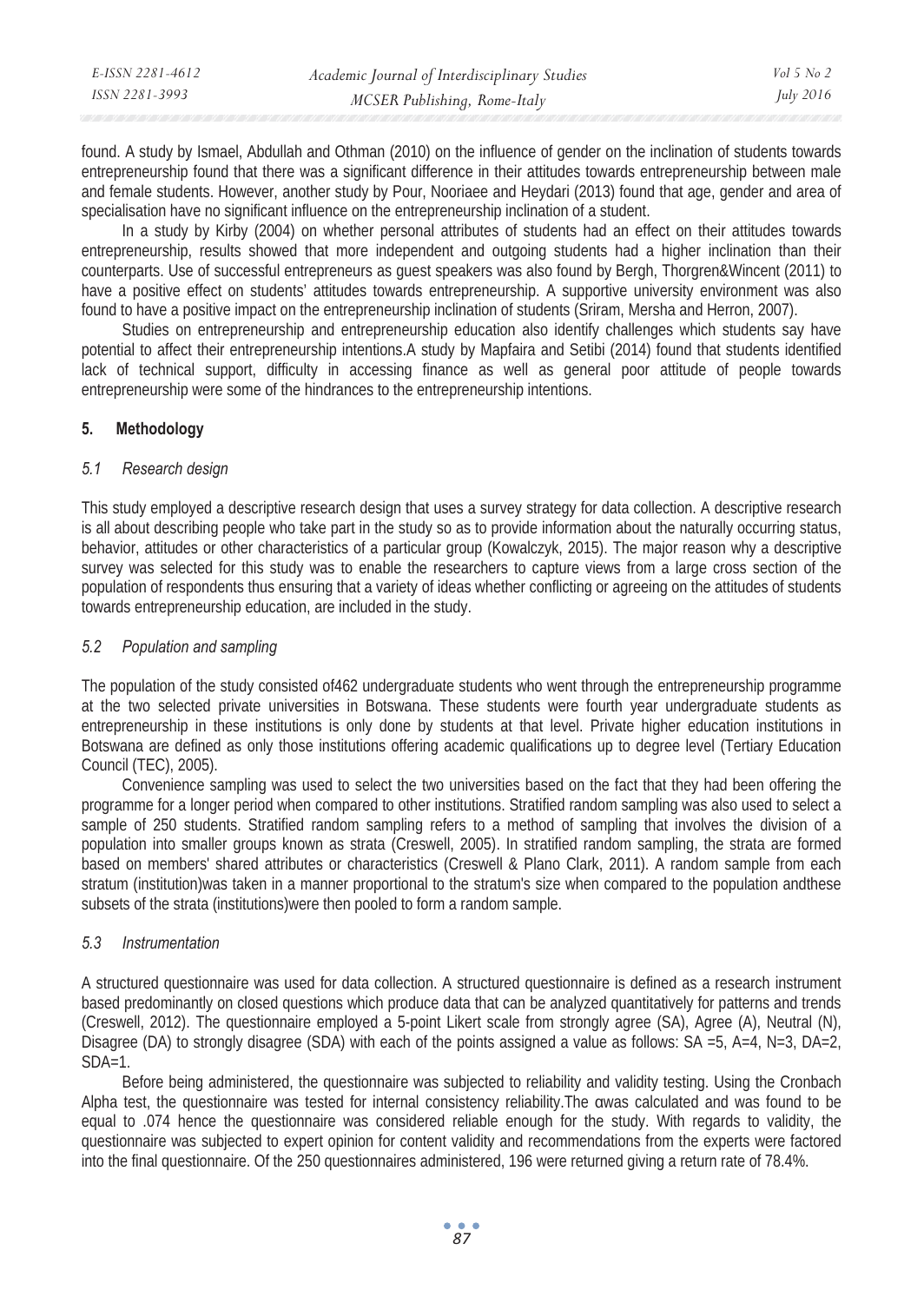## **6. Results**

#### *6.1 Analysis of descriptive data*

Descriptive and inferential statistics will be used to present and analyse results. Responses of Strongly Agree (SA), Agree (A), Neutral (N), Disagree (DA) and Strongly Disagree (SDA) were weighted as 5, 4, 3, 2, and 1 respectively. The sum of the weights was divided by 5 to get a criterion mean of 3 so that responses with mean scores of less than 3 were not accepted and meant negative attitudes towards entrepreneurshipeducation and those with mean scores of 3 to 5 were accepted as representing marginal to positive to very positive attitudes of students towards entrepreneurship education. SPSS version 21 was used to assist in the analysis of the quantitative data.

**Table 1:** Demographic variables (N = 196)

| Demographic variable    | <b>Number of students</b> |
|-------------------------|---------------------------|
| Age:                    |                           |
| $16 - 20$               | 65.2%                     |
| $21 - 24$               | 18.8%                     |
| $25+$                   | 16%                       |
| Gender:                 |                           |
| Male                    | 47.6%                     |
| Female                  | 52.4%                     |
| Area of specialisation: |                           |
| Software engineering    | 44.8%                     |
| Networking engineering  | 26.8%                     |
| Teeside programme       | 28.4%                     |

Results in Table 1 show that there were more femalestudents (52.4%)that there were male students (47.6%) in the entrepreneurship programme. Table 1 further shows that most of the students in the programme were aged between 16 and 20 years while the least number of students were aged above 25 years. Finally, most of the students in the programme were from the software engineering programme (44.8%) while the least number (26.8%) was from the networking engineering programme.

**Table 2:** Behavioural Component of students' attitudes (N = 196)

| Item                                                                                                            | Mean Std. | Dev. |
|-----------------------------------------------------------------------------------------------------------------|-----------|------|
| I enjoyed entrepreneurship education lessons                                                                    | 4.06      | 1.3  |
| Entrepreneurship education lessons increased my interest in a career in entrepreneurship                        | 4.15      | 0.9  |
| I consider entrepreneurship as being as important if not more important than any other subject                  | 4.37      | 1.3  |
| Entrepreneurship education prepared me to make innovative and informed decisions about career choices           | 3.48      | 1.1  |
| I am happy to have learned entrepreneurship education                                                           | 3.27      | 1.4  |
| I consider entrepreneurship a desirable career option                                                           | 4.24      | 1.1  |
| The university encouraged students to pursue entrepreneurship ventures                                          | 3.17      | 1.0  |
| The university and my lecturers helped me to meet and interact with people with good entrepreneurial ideas      | 3.01      | 1.1  |
| My institution helped me to meet successful entrepreneurs who motivated me towards entrepreneurship as a career | 3.09      | 1.1  |
| The university and my lecturers helped me to meet and interact with people with good entrepreneurial ideas      | 2.03      | 1.2  |
| Average                                                                                                         | 3.49      | 1.2  |

M = Mean Score

Results in Table 2 show that there is a willingness and acceptance by most of the students  $(3\leq M\leq 5)$  that entrepreneurship is a desirable career option and that entrepreneurship education is important in preparing them to become entrepreneurs. The mean of mean scores of 3.49 also indicates that for most students their behavioural attitude towards entrepreneurship and entrepreneurship education is positive. Of the 10 items measuring behavioural attitude towards entrepreneurship, 4 items with mean scores of 4 and above  $(4 \le M \le 5)$  demonstrate that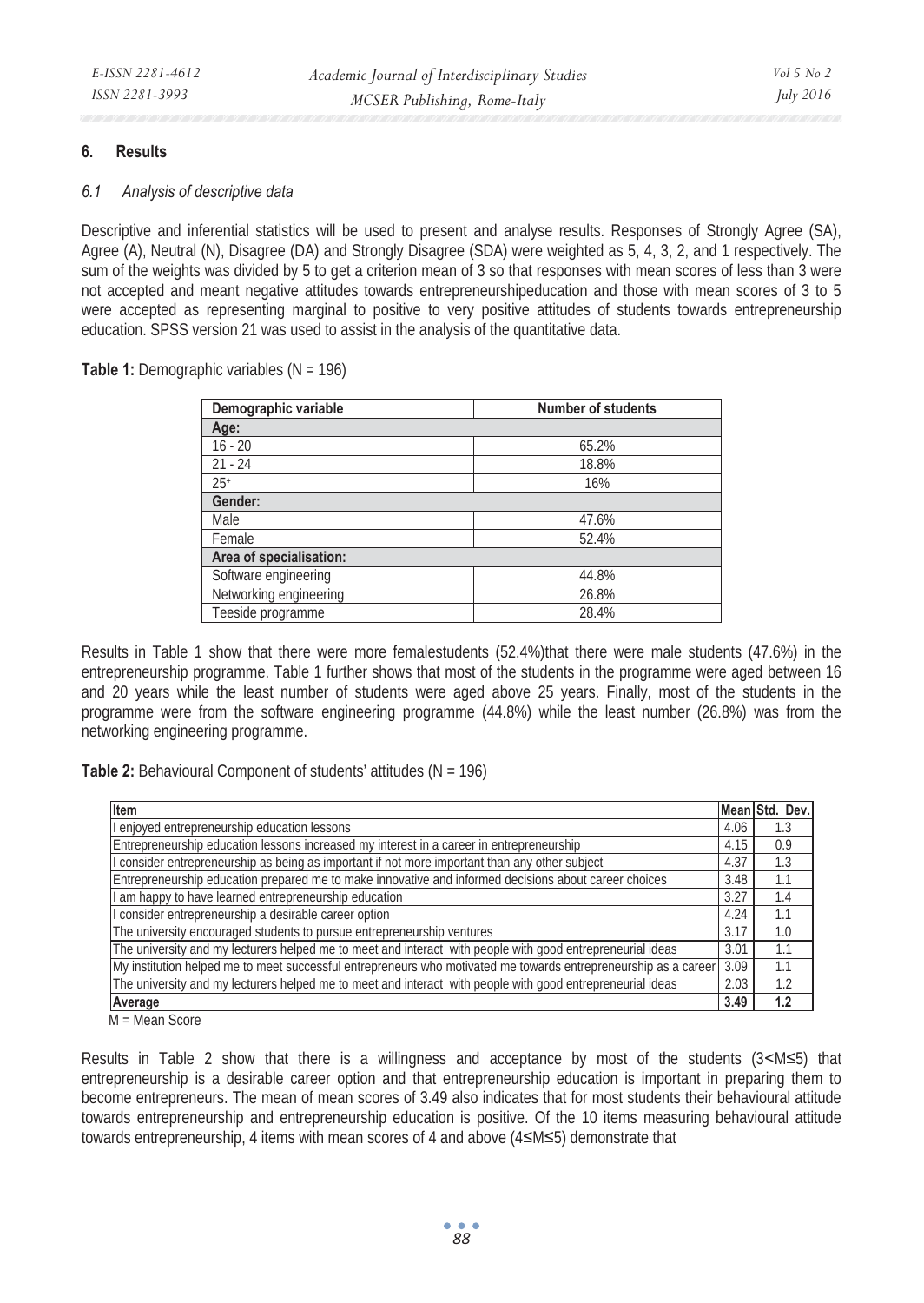#### **Table 3:** Cognitive component of students' attitudes

Students have a very positive behavioural attitude towards entrepreneurship as a result of taking part in entrepreneurship education. Of the 10 items measuring behavioural attitude of students, 5 items with mean of score  $3\leq M < 4$  show that students have a fairly high behavioural attitude towards entrepreneurship and entrepreneurship education. Only in one item out of 10 do students show a negative behavioural intention towards entrepreneurship and entrepreneurship education.

| Item                                                                                                                                                      | Mean | Std. Dev. |
|-----------------------------------------------------------------------------------------------------------------------------------------------------------|------|-----------|
| Due to entrepreneurship education, I am able to identify business opportunities                                                                           | 3.03 | 1.2       |
| Due to entrepreneurship education, I can now create products and services that satisfy customers                                                          | 3.01 | 1.0       |
| Due to entrepreneurship education I can successfully develop business plans                                                                               | 3.74 | 1.1       |
| Due to entrepreneurship education, I now have skills to can create a new business                                                                         | 4.84 | 1.2       |
| Due to entrepreneurship education, I can now successfully identify sources of business finance                                                            | 3.85 | 1.0       |
| Due to entrepreneurship education, I can now anticipate, tolerate and manage unexpected market changes,<br>setbacks and risks that may affect my business | 3.54 | 1.1       |
| Due to entrepreneurship education, I can perform feasibility studies to check if my business ideas work                                                   | 2.73 | 1.3       |
| Modules in the entrepreneurship programme stimulated my interest in entrepreneurship                                                                      | 4.62 | 1.1       |
| Practical examples as well as use of quest speakers such as successful entrepreneurs helped me understand<br>entrepreneurship better                      | 4.38 | 1.2       |
| Through entrepreneurship education, my knowledge, skills and interest in entrepreneurship have overall improved                                           | 4.33 | 1.2       |
| Overall I was very happy and satisfied with how the entrepreneurship programme was taught                                                                 | 3.51 | 1.0       |
| Average                                                                                                                                                   | 3.47 | 1.0       |

Table 3 shows that most of the students believe that the entrepreneurship education they participated in developed knowledge and skills for them to effectively participate in entrepreneurship activities. This is shown by the mean scores 3≤M≤5 where in 10 out of 11 items measuring the cognitive component of students attitudes towards entrepreneurship and entrepreneurship education, students showed positive cognitive intentions. Out of the 10 items where students showed high cognitive intentions towards entrepreneurship as a result of participating in entrepreneurship education, in 4 items students showed very high positive intentions  $(4 \le M \le 5)$  and in 6 out of the 10 items, students showed fairly high entrepreneurship intentions (3≤M<4). It is only in 1 out of the 11 items that students showed very low entrepreneurship intentions ( $M$ <3). A mean of mean scores of  $M = 3.47$  shows that overall students had a positive cognitive intention towards entrepreneurship and entrepreneurship education.

**Table 4:** Affective component of students' attitudes (N = 196)

| Item                                                                                            | Mean | Std. Dev. |
|-------------------------------------------------------------------------------------------------|------|-----------|
| I want to work for myself after completing school                                               | 3.94 |           |
| The idea of working for myself is very appealing to me                                          | 4.12 | 1.4       |
| I consider self-employment as very important                                                    | 3.98 | .93       |
| My personal satisfaction with self-employment is very high                                      | 3.79 |           |
| The university entrepreneurship programme effectively prepared me for an entrepreneurial career | 3.15 | .90       |
| I want to work for myself after completing school                                               | 3.64 | 1.2       |
| Average                                                                                         | 3.83 |           |

Table 4 shows that the general feeling and emotional disposition of students towards entrepreneurship and entrepreneurship education is positive as in all the 6 items measuring the affective component of students' attitudes towards entrepreneurship the mean score is above 3, that is (3≤M≤5). In one item where M≥4, students showed a very high positive attitude towards entrepreneurship and entrepreneurship education while in the remaining 5 items where 3ޒM4, the attitude was generally satisfactory. The mean of mean scores of M=3.83 shows that overall the affective intentions of students towards entrepreneurship and entrepreneurship education is positive.

**Table 5:** Challenges that may affect student interest in entrepreneurship (N=196)

| Item                                                                                 | Mean            | $\sim$<br>Std<br>Dev |
|--------------------------------------------------------------------------------------|-----------------|----------------------|
| <br><br><b>DUSIN</b> e<br>opr<br>tunities<br>. 10 P<br>TZH.<br>. .<br>$\sim$<br>טטטו | $\sim$<br>J. 74 |                      |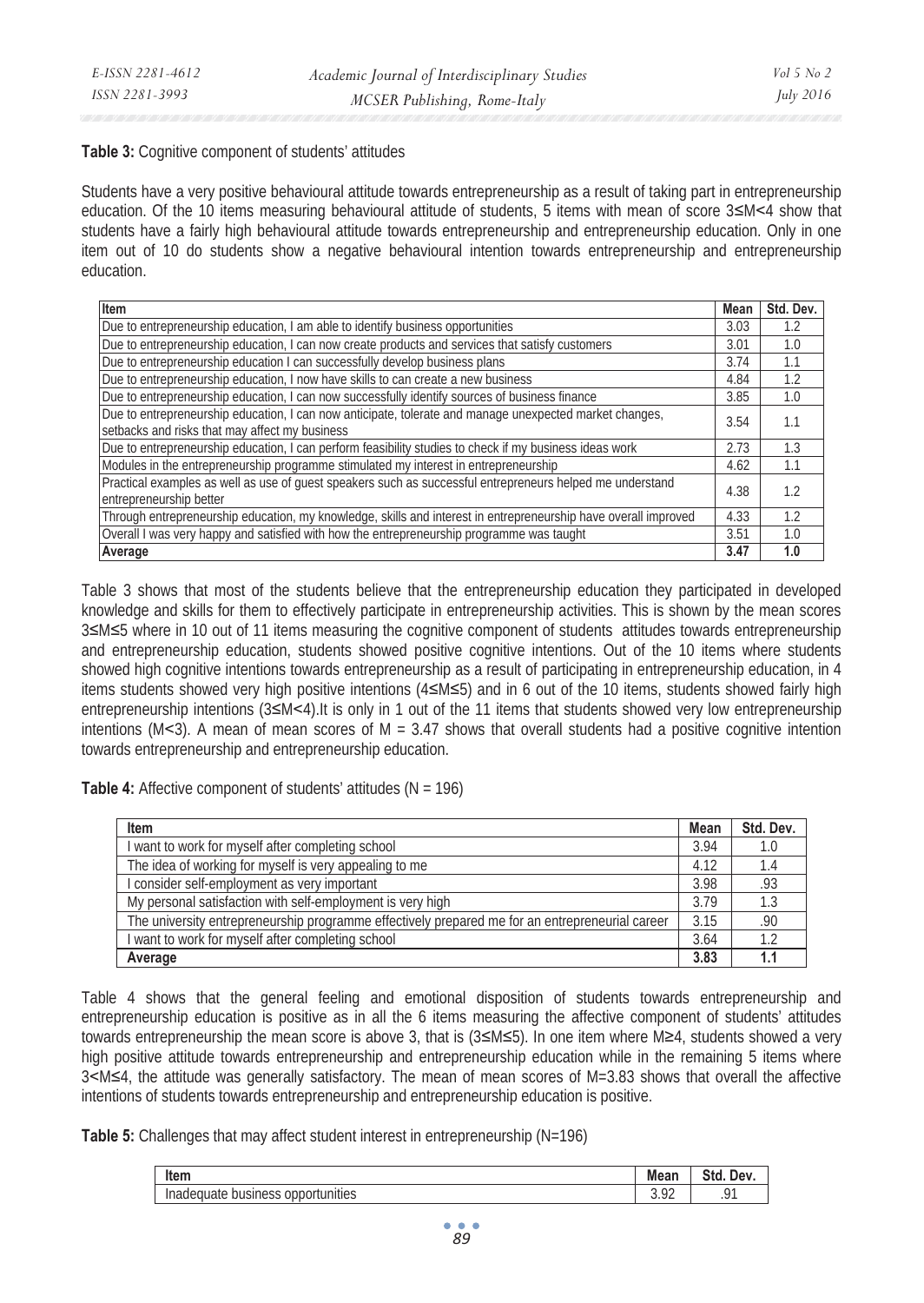| Lack of entrepreneurship knowledge and skills                                   | 1.45 | 1.5            |
|---------------------------------------------------------------------------------|------|----------------|
| Difficult in accessing funding                                                  | 4.14 | 0.87           |
| Lack of start-up technical support such as how to write a winning business plan | 3.95 | 1 <sup>1</sup> |
| Leaislation which is not business-friendly                                      | 1.98 | 1.0            |
| Average                                                                         | 3.09 | 1.             |

Table 5 shows the challenges that act as barriers to students' entrepreneurship intentions. The main challenge that has an effect on the interest and hence attitude of students towards entrepreneurship education and entrepreneurship even after going through the entrepreneurship course is difficulty in accessing funds (M≥4). Challenges with a moderate effect on students' interest hence negatively affect their attitude towards entrepreneurship are lack of technical support (M = 3.95) and lack of business opportunities (M = 3.92). Students believe legislation (M = 1.98) is supportive of efforts to start new business also that they do not lack of entrepreneurship knowledge and skills (M = 1.45).

Table 6: Overall measurement of attitudes of students towards entrepreneurship education

| Students attitude component | Mean | Std. Dev. |
|-----------------------------|------|-----------|
| Cognitive component         | 3.47 |           |
| Affective component         | 3.83 |           |
| Behavioural component       | 3.49 |           |
| Mean of mean scores         | 3.60 |           |

Table 6 shows that overall, the attitude of students towards entrepreneurship and entrepreneurship education is positive (M = 3.60). This shows that entrepreneurship education has been effective in motivating students to view entrepreneurship as a future career option

### *6.2 Hypothesis testing*

The non-parametric Chi-square was used to test hypotheses. Hypotheses were tested at 1% level of significance which is more sensitive to outlays than the 5% level of significance.

Hypothesis 1: There is a significant relationship between gender of students and attitude towards entrepreneurship education.

**Table 7:** Gender and entrepreneurship attitude (N = 196)

|                                                                                                                    | Stronaly<br>Aaree |    | Agree Neutral | Disagree | Stronaly<br><b>Disagree</b> | Chi-<br>Square      | Asymp.<br>Sia |
|--------------------------------------------------------------------------------------------------------------------|-------------------|----|---------------|----------|-----------------------------|---------------------|---------------|
| There is a significant relationship between gender of<br>Istudents and attitude towards entrepreneurship education | 65                | 30 | 14            | 81       |                             | 48.058 <sup>a</sup> | .041          |

The calculated P-Value on Table 7 shows that  $P > 0.01$  which is not statistically significant, hence the hypothesis that there is a relationship between gender and students' attitudes towards entrepreneurship education was accepted. The frequency of positiveresponses was greater than that of negative responses showing that many students agreed that there is a relationship between gender and how students view entrepreneurship education as important.

Hypothesis 2: There is a significant relationship between area of specialisation of studentsand attitude towards entrepreneurship education.

| Table 8: Area of specialisation and entrepreneurship attitude |
|---------------------------------------------------------------|
|---------------------------------------------------------------|

|                                                                                                                                    | Aaree |             | Principle   Neutral Disagree   Disagree Square   Si∼ | . Strongly L | Chi-   | Asymp. |
|------------------------------------------------------------------------------------------------------------------------------------|-------|-------------|------------------------------------------------------|--------------|--------|--------|
| There is a significant relationship between area of pecialisation<br>lof students and attitude towards entrepreneurship education. |       | $1^{\circ}$ | 66                                                   | 40           | 34.25a | 000    |

The calculated P-Value in Table 8 shows that  $P < 0.01$  which is statistically significant, hence the hypothesis was rejected, indicating that there is no significant relationship between area of specialisation of students and attitudes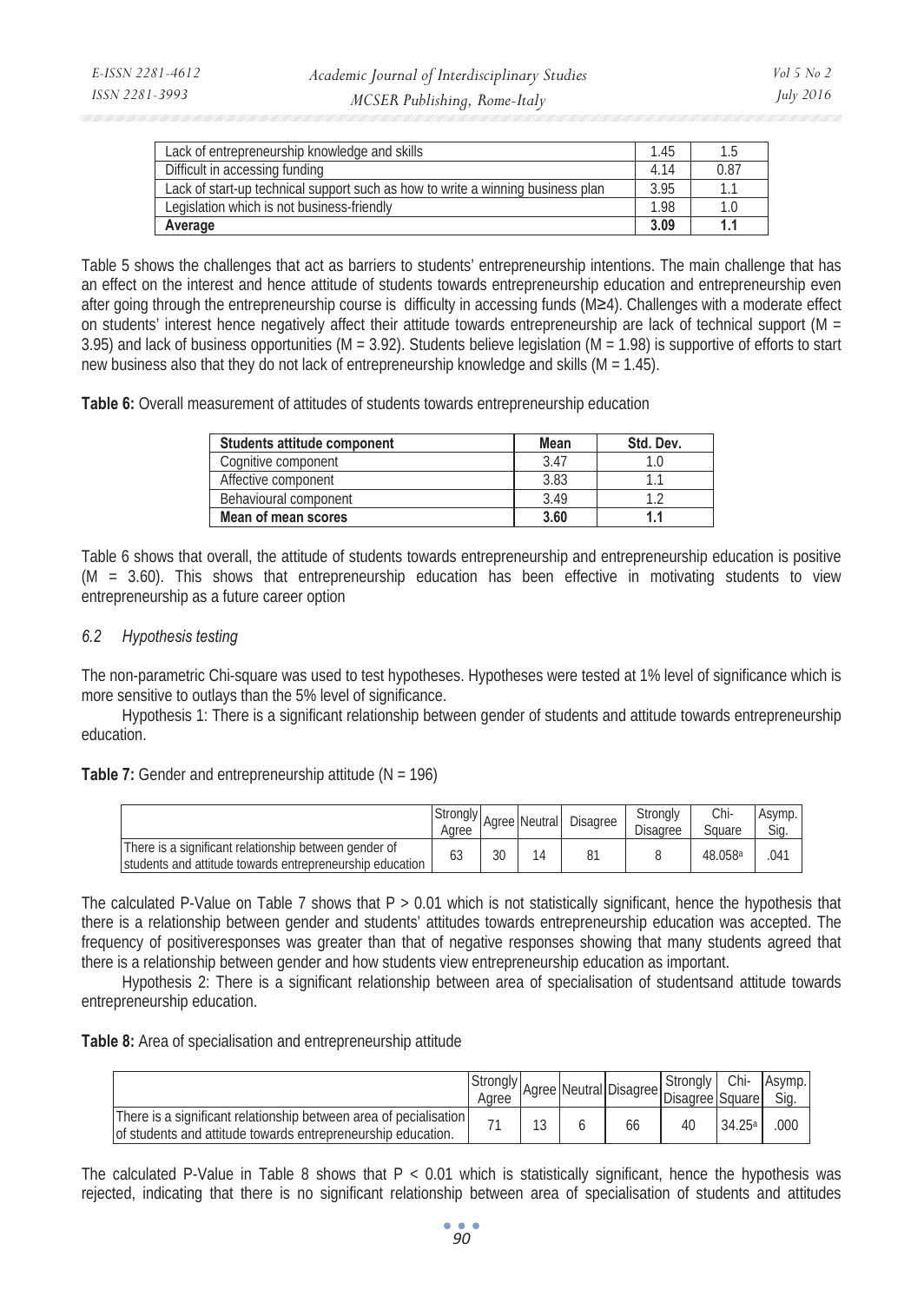| E-ISSN 2281-4612 | Academic Journal of Interdisciplinary Studies | Vol 5 No 2       |
|------------------|-----------------------------------------------|------------------|
| ISSN 2281-3993   | MCSER Publishing, Rome-Italy                  | <i>July 2016</i> |

towards entrepreneurship education. This result confirms earlier results on Table 6 that showed that across areas of specialisation, in all the three components that measure attitudes, students attitudes towards entrepreneurship education is very positive.

**Hypothesis 3:** There is a significant relationship between age of students and attitude towards entrepreneurship education.

#### **Table 8:** Age and entrepreneurship attitudes

|                                                                                                                  | Aaree |  | Agree Neutral Disagree | Stronaly<br>Disagree | Chi-<br>Square     | Asymp.<br>Sig. |
|------------------------------------------------------------------------------------------------------------------|-------|--|------------------------|----------------------|--------------------|----------------|
| There is a significant relationship between age of students<br>land attitude towards entrepreneurship education. | 123   |  | 34                     |                      | 39.48 <sup>b</sup> | 027            |

As shown on Table 8, the P-Value was statistically significant as  $(P > 0.01)$  level of significance which is not statistically significant hence the hypothesis that there is a significant relationship between age and students' attitudes towards entrepreneurship education was accepted. The null hypothesis that there is no significant relationship between age of students and attitude towards entrepreneurshipeducation was rejected.

**Hypothesis 4:**There is a significant relationship between students' participation in entrepreneurship education and their attitude towards entrepreneurship as a future career.

**Table 9:** Entrepreneurship education and entrepreneurship attitude (N = 196)

|                                                                                                                                                                          | Strongly<br>Aaree |    | Agree Neutral Disagree | Stronaly<br>disagree | Chi-<br>Square | Asymp.<br>Sig. |
|--------------------------------------------------------------------------------------------------------------------------------------------------------------------------|-------------------|----|------------------------|----------------------|----------------|----------------|
| There is a significant relationship between students'<br>participation in entrepreneurship education and their attitude<br>Itowards entrepreneurship as a future career. | 96                | 23 | 47                     |                      | 13.47a         | 086            |

The calculated P-value on Table 9indicates that  $(P > 0.01)$ , showing that this was not statistically significant hence the hypothesis that the there is a significant relationship between students' participation in entrepreneurship education and their attitude towards entrepreneurship intention is accepted. This result also confirmed earlier results in Table 3 that showed that most students (M = 4.62) believe that entrepreneurship education helped to motivate them to become entrepreneurs.

#### **7. Discussion**

Results of the study show that the overall attitude of students towards entrepreneurship education has a mean score of 3.60 which shows a positive attitude. It is also shown in the results that students believe that their participation in entrepreneurship education helped to stimulate their interest in entrepreneurship, and this is a further demonstration of how positive the attitudes of students are towards entrepreneurship education. This result confirms earlier studies by Sonitariset al (2007) and also by Basu and Virik (2008) which found that entrepreneurship education stimulates students' subjective norms and intentions towards entrepreneurship. Ediagbonya (2013) in his study also found that by developing skills, knowledge and motivation in university students for them to be able to successfully engage in entrepreneurship activities, entrepreneurship education positively impacts on the attitudes of students towards it and towards entrepreneurship. Iqbal et al (2012) in their study also found that after students had participated in entrepreneurship education, most students believed that: i) if they start their own business, they would have a high probability of success, ii) they were better prepared to start their own businesses, and iii) the entrepreneurship education programme had given them enough knowledge and skills to successfully start their own businesses. This is again a sign that students have a positive attitude towards entrepreneurship education as they see it as benefiting them in the end.

The positive attitude of students towards entrepreneurship education is therefore an indication that most of them understand and view entrepreneurship education as an attempt foster entrepreneurial awareness as a career option through the enhancement of the understanding in students of the process of initiating and managing a business (Mapfaira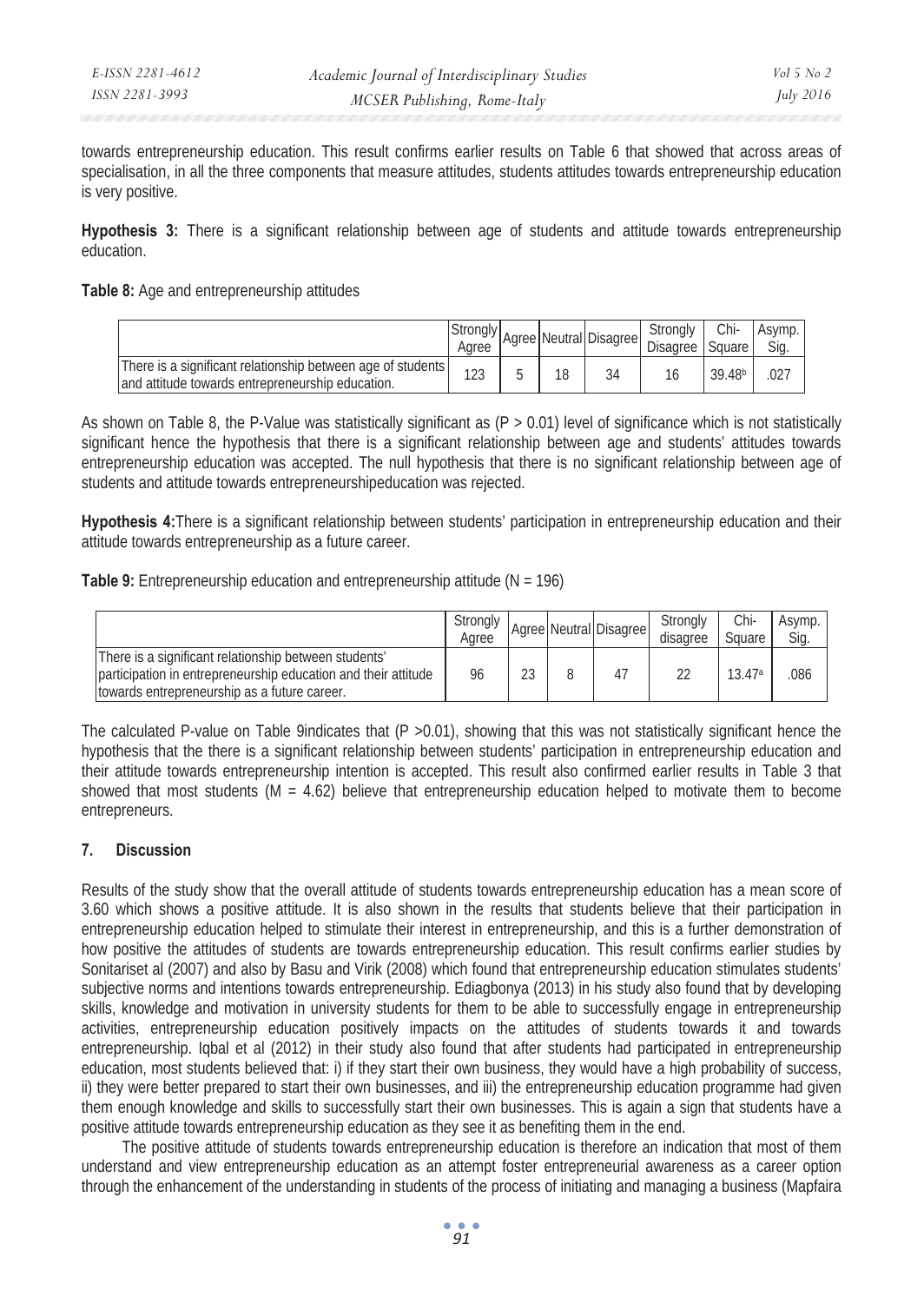and Setibi, 2014).The above is also confirmed by Gerba (2012) who argued that having a positive attitude towards entrepreneurship education implies having an appreciation of entrepreneurship education as an important means of developing entrepreneurial skills in people which skills manifest through creative strategies, innovative tactics, uncanny identification of trends and opportunities in the market. Having a positive attitude towards entrepreneurship also means that students, just like all other people in this volatile economic environment, have come to an understanding and appreciate that the twin challenges of unemployment and the shrinking of economies, as articulated by Iqbal et al (2012), can be solved or at least minimised by empowering people with entrepreneurial skills through entrepreneurship education. The above assertions are also confirmed by a study by Zain et al (2010) who found that more than 50% of students intended to become entrepreneurs after going through the entrepreneurship programme while a study by Mapfaira and Setibi (2014) found that 73% of students were willing to start their own businesses after going through entrepreneurship education.

The study also looked at the influence of demographic characteristics of students that include gender, age and area of specialisation on their attitude towards entrepreneurship. Results showed that gender has an influence on how students perceive entrepreneurship education as male students indicated more willingness to and satisfaction in participating in entrepreneurship education than female students. The above results confirm earlier results in a study by Ismael et al (2010) which found that there were significant differences in attitudes between male and female students with male students believing that entrepreneurship is important in shaping their future careers. With regards to the influence of age of students on their attitude towards entrepreneurship education, results of the study showed that age had a significant influence on the attitude of students towards entrepreneurship education. The study showed that older students (21-24 years and 25+ years) had a more positive attitude towards entrepreneurship than students in the 16-20 years bracket who had a positive attitude but not as high as that of the upper age groups. A study by Pour et al (2013) however found that age did not have an influence on the attitude of students towards entrepreneurship education and entrepreneurship as a future career. The current study also showed that area of specialisation did not have an influence on how students perceive entrepreneurship education which confirmed an earlier study by Pour et al (2013) that also showed that area of specialisation did not have a significant influence on the entrepreneurship inclination of students.

Results of the study also showed that there are a number of challenges that affect students' entrepreneurship intentions. It was revealed in the study that difficult in accessing funding, lack of start-up support as well as inadequate business opportunities were some of the challenges that may affect their entrepreneurship intentions despite having successfully gone through the entrepreneurship programme. Results further showed that students felt that the entrepreneurship course had given enough knowledge and skills to start their own business and the issue of knowledge and skills was not a challenge. Results also show that legal environment in Botswana is pro-business hence laws of the country are not a hindrance to their aspiration to start businesses. The above results confirm an earlier study by Mapfaira and Setibi (2014) that found that some of the challenges highlighted by students as hindrances to starting own businesses were difficult in accessing funds and lack of start-up technical support.

## **8. Conclusions**

Based on the results above, there are a number of conclusions that can be given. First, students have a positive attitude towards entrepreneurshipand they understand and appreciate the role the programme plays in developing entrepreneurship knowledge and skills. Second, as a result of participation in the entrepreneurship education programme, many of the students show willingness to engage in entrepreneurship activities after completing schooling. Third, age and area of specialisation have no influence on the attitude of students towards entrepreneurship education while gender has an influence. Fourth, challenges that have a potential of affecting the motivation of students to participate in entrepreneurship activities after completing school include accessing seed money as well as a lack of business opportunities. Finally, it is also concluded that legislation in Botswana is very conducive to the promotion of entrepreneurship activities.

## **9. Recommendations**

Based on the above conclusions, there are a number of recommendations that can be made. First, lecturers teaching entrepreneurship education need to be more specific on the sources of finance available to students and how exactly they can access these funds. Second, and as a follow-up to the above recommendation, lecturers teaching entrepreneurship need to invite, as part of teaching, members from institutions that provide loans for start-up business, to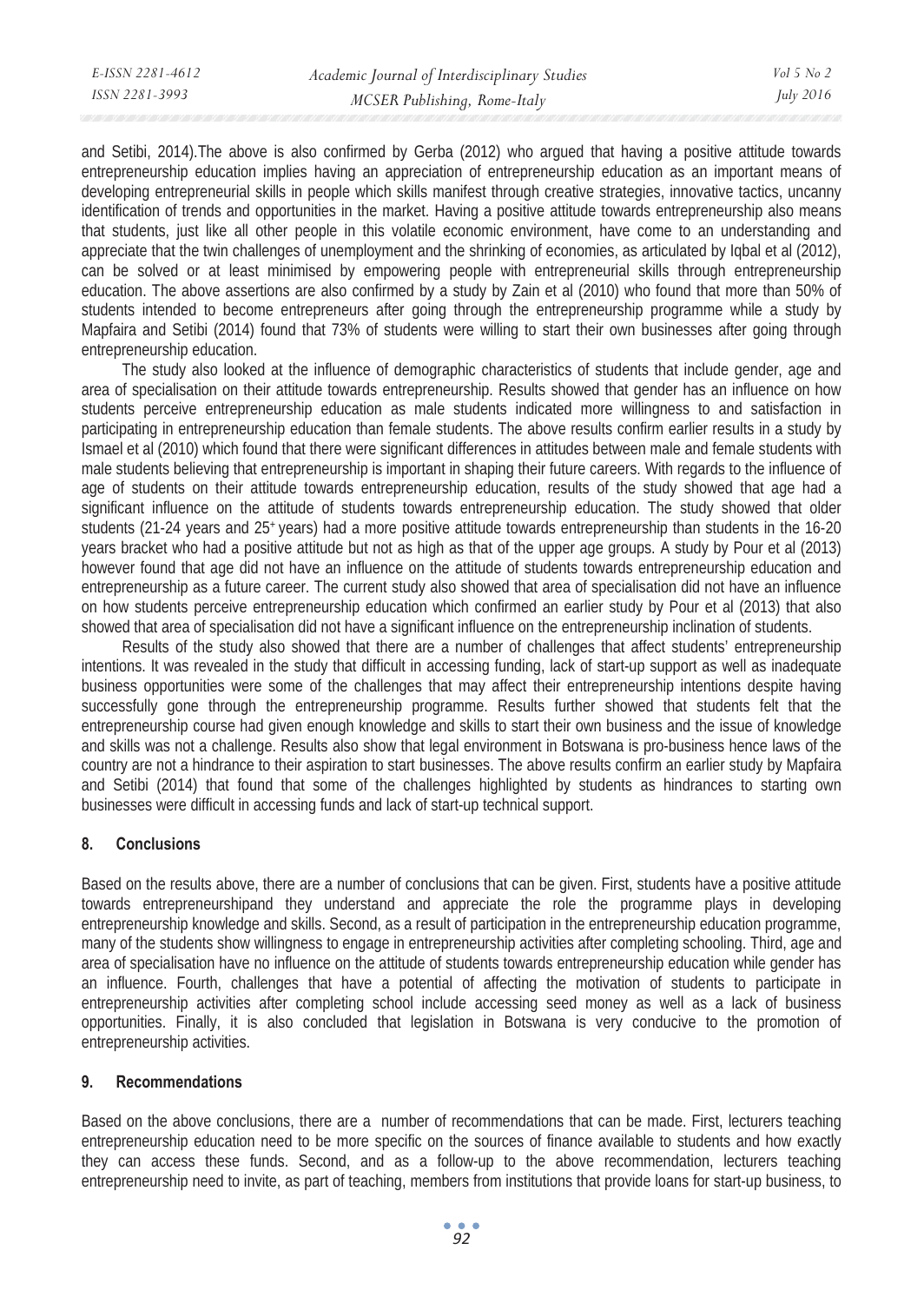come and address students on the technicalities involved in the successful application for loans. Third, more needs to be done by lecturers to help students become more able to identify business opportunities. In this regard, more of case studies can help. Fourth, as part of teaching entrepreneurship education, lecturers need to make the teaching more practical by linking students with institutions that are known to provide technical start-up support so that before the students complete the course they are aware of these institutions and how to use them when they need information about how to start and run their businesses. Fifth, institutions need to come up with data bases of students who were able to start their own businesses so that they can monitor and provide technical support where needed.

#### **References**

- Amdam L. A., (2011). Influence of Socio cultural factors on consumer buying behaviour in Borno state. Unpublished dissertation, university of Maiduguri.
- Basu, A. & Virick, M.(2008). Assessing entrepreneurial intentions amongst students: A comparative study. Retrieved from http://works.bepress.com/anuradha\_basu/12/ [Accessed: December 15, 2015].
- Bergh, P., S. Thorgren and Wincent.J. (2011). Entrepreneurs learning together: The importance of building trust for learning and exploiting business opportunities. International Entrepreneurship Management Journal 7: 17–37.
- Bilic, I., Prka, A. &Vidovic,, G. (2011). How does Education Influence Entrepreneurship Orientation? Case Study of Croatia.Management, 16 (1): 115-128.

Botswana Review of Commerce and Industry (2007-2008).27th edition, Bandit Directories, (PTY) LTD.

- Botswana Vision (2016).Retrieved from http://www.vision2016.co.bw/tempimg/media/mediac\_151.pdf. [Accessed27th December 2015].
- Botswana Youth Magazine, (2015). 10 institutions offering business funding support for Botswana youths.Retrieved from http://www.notswanayouth.com.[Accessed: 5<sup>th</sup> January 2016].
- Cloete, N., Bailey, T., Pillay, P., Bunting, I., & Maassen, P (2011). Case study: Botswana and University of Botswana.Universities and economic development in Africa, 1-131.
- Creswell, J. W. & Plano Clark, V.L. (2011).Designing and conducting mixed methods
- research. (2nd ed.). Thousand Oaks, CA: Sage.
- Creswell, J.W, (2012). Educational Research: Planning, conducting and evaluating quantitative and qualitative research, 4<sup>th</sup> ed. Boston, MA: Pearson Education.
- Creswell, J.W, (2005). Educational Research: Planning, conducting and evaluating quantitativeand qualitative research, 2nd ed. Thousand Oaks, California: Sage Publications.
- Denanyoh, R., Adjei, K. &Nyemekye, G.E. (2015).Factors that impact on entrepreneurship intention of tertiary students in Ghana.International Journal of Business and Social Research, 5(3): 19-29.
- Ediagbonya, K, (2013). The roles of entrepreneurship education in ensuring economic empowerment and development.Journal of Business Administration and Education, 4(1): 35-46
- Emmanuel, E.A.O., Dazala, I.U. & Daniel, J.D. (2012).Entrepreneurship education and attitude of undergraduate students to selfemployment in Mubi, Adamawa State, Nigeria.Journal of Education and Practice, 3(8): 95-102.
- Ekpoh, U.I. &Edet, A.O. (2011).Entrepreneurship Education and Career Intentions of Tertiary EducationStudents in AkwaIbom and Cross River States, Nigeria.www.ccsenet.org/ies.International Education Studies,4(16): 127-139.
- Eugene, A.C., Adline, A.C. &Agwubuike, E.O. (2013). Effective management and delivery of entrepreneurship education: Implications and perceptions of non-business inclined undergraduates of NnamdiAzikiwe University, Awka. International Journal of Economy, Management and social Sciences, 2(6): 438-447.
- Fayolle, A.; Klandt, H. (2006).International Entrepreneurship Education Issues and Newness.Edward Elgar, Cheltenham, UK.Frazao, L., Santos, C., Oliveira. S. &T. Oliveira, T. (2010). Teaching Entrepreneurship in Higher Education: The students' Perceptions. Retrieved from www.tmpk.univ-obuda.hu. [Accessed 17 January 2016].
- Global Entrepreneurship Monitor (GEM) (2006).Retrieved from http://www.gemconsortium.org/.[Accessed: 27th December 2015].

GEM, (2010), Global Entrepreneurship Monitor. Available at: http://www.gemconsortium.org/. [Accessed: 5<sup>th</sup> January 2016].

- Gerba, D.T. (2012). Impact of entrepreneurship education on entrepreneurial intentions of business and engineering students inEthiopia. African Journal of Economic and Management Studies, 3 (2): 258-277
- Grozdanić, R. et al. (2008).Female Entrepreneurship in Serbia, Proceedings of the International Conference on Challenges of Economic Sciences in the 21st Century. Institute of Economic Sciences. Belgrade.
- Honig, B. (2004). Entrepreneurship Education: Toward a Model of Contingency-based Business Planning. Academy of Management Learning and Education, 3(3): 258-273.
- Iqbal, A., Melhem, Y.&Kokash, H. (2012). Readiness of the university students towards entrepreneurship in Saudi private university: An exploratory study. European Scientific Journal, 8(15): 109-131.
- Ismail,A. Abdullah, A.G.K., &Othman, A.T. (2010). Acceptance of entrepreneurship culture module at theMalaysian Institutes of Higher Learning : A gender Perspective. Research Journal of International studies, 1( 15): 13-21.
- Kabui, E.W.&Maalu, J.K. (2012). Perception of entrepreneurship as a career by students from selected public secondary schools in Nairobi. DBA African Management Review, 2(3): 101-120.
- Kauffman Foundation, (2000).Entrepreneurship Policy: Theory and Practice.Retrieved from https://books.google.co.bw/books?isbn=